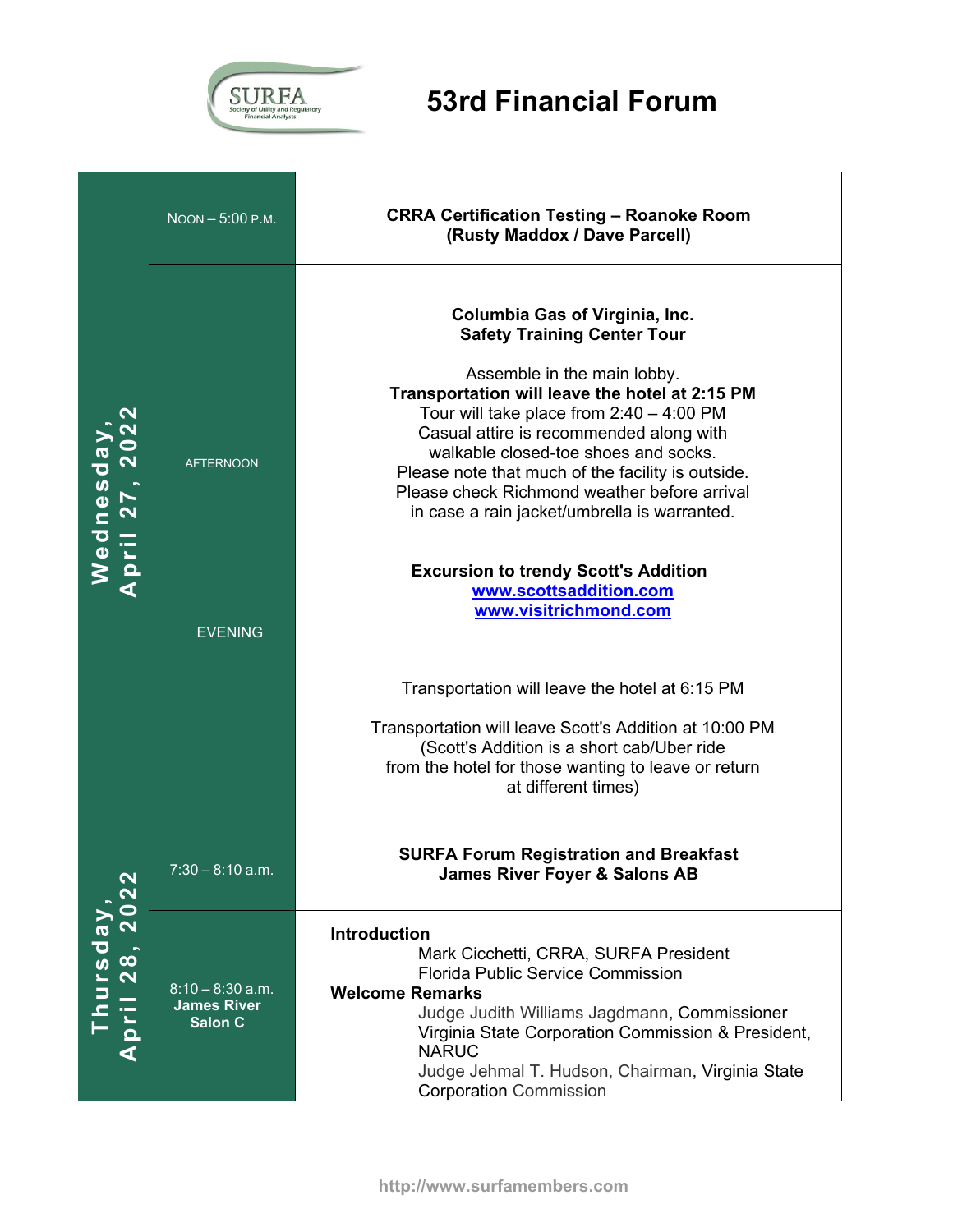

| <b>PANEL 1</b>                                                                                                                                            | Moderator | Ryan Wobbrock, CRRA, VP - Senior Credit Officer<br>Moody's Investors Service                                                                                                                                                                                                                           |
|-----------------------------------------------------------------------------------------------------------------------------------------------------------|-----------|--------------------------------------------------------------------------------------------------------------------------------------------------------------------------------------------------------------------------------------------------------------------------------------------------------|
| <b>Economic Outlook</b><br><b>Course Level:</b><br>Intermediate<br>8:30 - 10:15 a.m.<br><b>James River</b><br>Salon C                                     | Presenter | John Lonski, President<br>Thru the Cycle                                                                                                                                                                                                                                                               |
| $10:15 - 10:30$ a.m.                                                                                                                                      |           | <b>BREAK - James River Foyer</b>                                                                                                                                                                                                                                                                       |
| <b>PANEL 2</b>                                                                                                                                            | Moderator | Dylan W. D'Ascendis, CRRA, CVA, Partner<br>ScottMadden, Inc                                                                                                                                                                                                                                            |
| <b>Fair Market Value</b><br>vs. Original Cost<br><b>Course Level:</b><br>Intermediate<br>$10:30 - 12:15$ p.m.<br><b>James River</b><br>Salon <sub>C</sub> | Panelists | Heike Doerr, Principal Analyst<br><b>Regulatory Research Associates</b><br>S&P Global Market Intelligence<br>Christine Maloni Hoover, JD, Deputy Consumer<br>Advocate<br>Pennsylvania Office of Consumer Advocate<br>Emily Sears, CRRA, Senior Financial Analyst<br>Public Utility Commission of Texas |
| <b>WORKING</b><br><b>LUNCH</b><br>$12:15 - 2:00$ p.m.                                                                                                     |           | <b>Buffet in James River Foyer</b><br><b>Seating in James River Salons AB</b><br><b>Luncheon Speaker:</b><br>Emil Avram, Vice President - Business Development<br><b>Dominion Energy</b>                                                                                                               |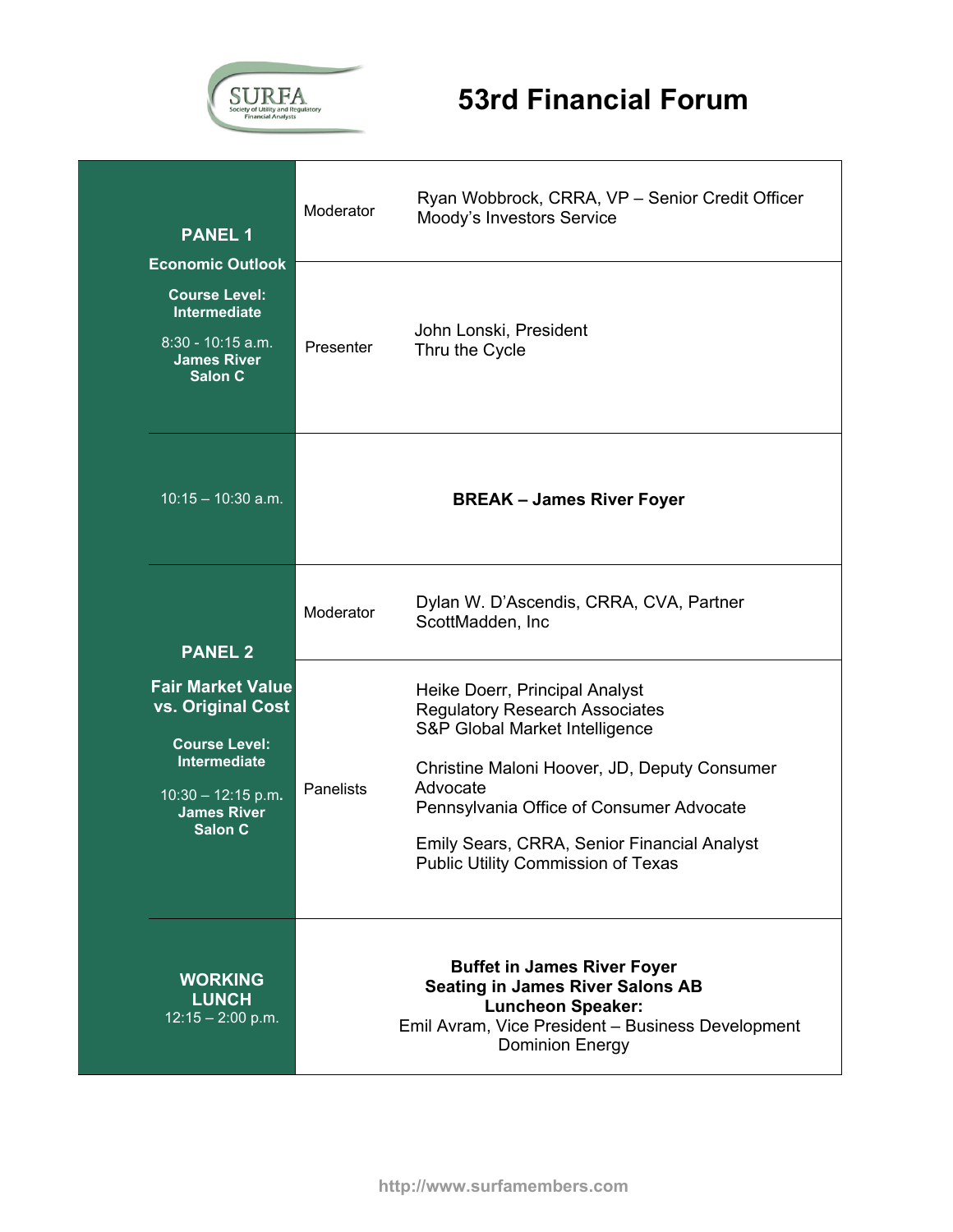

|                                                                                                                                                                                                    | Moderator        | Edward Kaufman, CRRA, Principal Utility Specialist<br>Virginia State Corporation Commission                                                                                                                                                                                                                                                                                                                                                                                                                              |
|----------------------------------------------------------------------------------------------------------------------------------------------------------------------------------------------------|------------------|--------------------------------------------------------------------------------------------------------------------------------------------------------------------------------------------------------------------------------------------------------------------------------------------------------------------------------------------------------------------------------------------------------------------------------------------------------------------------------------------------------------------------|
| <b>PANEL 3:</b><br><b>The Market</b><br><b>Risk Premium:</b><br><b>An In-Depth</b><br><b>Review</b><br><b>Course Level:</b><br>Intermediate<br>$2:00 - 4:00$ p.m.<br><b>James River</b><br>Salon C | <b>Panelists</b> | Steven Kihm, DBA, CFA<br>Regulatory Strategist, Citizens Utility Board of WI<br>Sr. Fellow-Finance, MI State Univ. Inst. of Pub. Util.<br>Carla Nunes, CFA, ABV, CEIV<br>Managing Director, Office of Professional Practice<br>Global Leader - Valuation Digital Solutions<br><b>Kroll Institute Fellow</b><br>John Graham, Ph.D. D. Richard Mead Professor of<br>Finance, Duke University<br>Past President, American Finance Association<br>James M. Coyne, Senior Vice President<br><b>Concentric Energy Advisors</b> |
| $5:30 - 8:30$ p.m.<br><b>Reception:</b><br><b>Potomac</b><br><b>Prefunction</b><br>Dinner:<br><b>Potomac Room AB</b>                                                                               |                  | <b>RECEPTION &amp; DINNER:</b><br>Introduction:<br>Mark Cicchetti, CRRA, President<br>Dinner speaker:<br>Richard A. Michelfelder, Ph.D.<br>Clinical Associate Professor of Finance<br>Rutgers University School of Business – Camden, NJ                                                                                                                                                                                                                                                                                 |